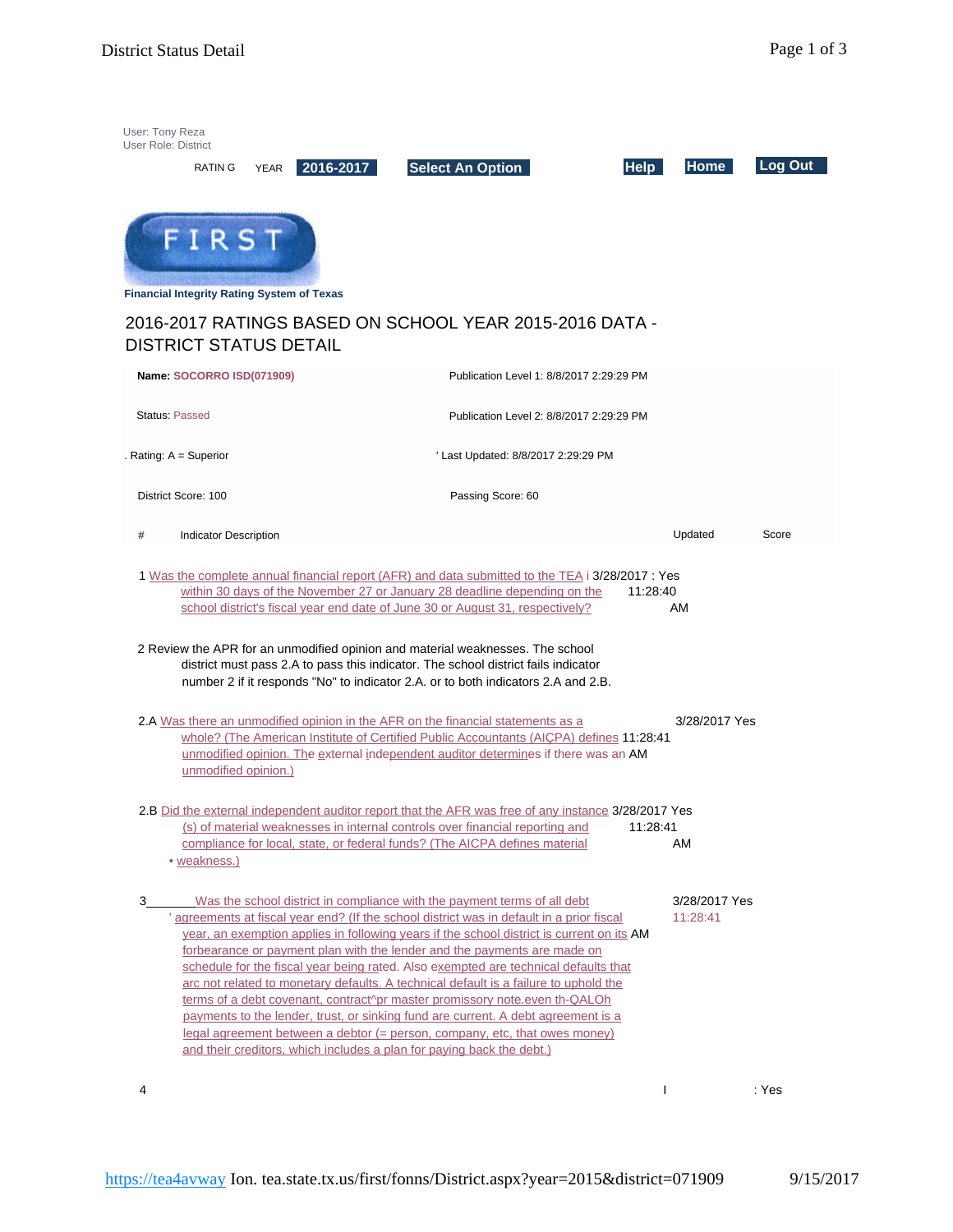|            | Did the school district make timely payments to the Teachers Retirement System<br>(TRS), Texas Workforce Commission (TWC), Internal Revenue Service (1RS), and<br>other government agencies?                                                                                                                                                                             | 3/28/2017 i<br>11:28:41<br>AM      |                        |
|------------|--------------------------------------------------------------------------------------------------------------------------------------------------------------------------------------------------------------------------------------------------------------------------------------------------------------------------------------------------------------------------|------------------------------------|------------------------|
| 5          | Was the total unrestricted net position balance (Net of the accretion of interest for<br>capital appreciation bonds) in the governmental activities column in the<br>Statement of Net Position greater than zero? (If the school district's change of<br>students in membership over 5 years was 10 percent or more, then the school<br>district passes this indicator.) | 3/28/2017<br>11:28:42<br>AM        | Yes                    |
|            |                                                                                                                                                                                                                                                                                                                                                                          |                                    | 1<br>Multiplier<br>Sum |
| 6          | Was the number of days of cash on hand and current investments in the general<br>fund for the school district sufficient to cover operating expenditures (excluding<br>facilities acquisition and construction).? (See ranges below.)                                                                                                                                    | 3/28/2017<br>11:28:42<br>AM        | 10                     |
| 7          | Was the measure of current assets to current liabilities ratio for the school district<br>sufficient.to.cover short-term d b.t?"(Se janges, below.)                                                                                                                                                                                                                      | 3/28/2017<br>11:28:43<br>AM        | 10                     |
| 8          | Was the ratio of long-term liabilities to total assets for the school district sufficient<br>to support long-term solvency? (If the school district's change of students in<br>membership.over 5 years was 10 percent pr more, then the school district passes<br>this indicator.) (Sec ranges below.)                                                                   | 3/28/2017<br>11:28:43<br>AM        | 10                     |
| 9          | Did the school district's general fund revenues egual or exceed expenditures<br>(excluding facilities acquisition and construction)? If not, was the school district's<br>number, of days of çg h on hand gregtçr thpn or egual to 6Q days?                                                                                                                              | 3/28/2017<br>11:28:43<br>AM        | 10                     |
| 10         | Was the debt service coverage ratio sufficient to meet the required debt service?<br>(See ranges below.)                                                                                                                                                                                                                                                                 | 5/18/2017<br>12:22:26<br><b>PM</b> | 10                     |
| : 11       | Was the school district's administrative cost ratio equalto or less than the<br>threshold ratio? (See ranges below.)                                                                                                                                                                                                                                                     | 3/28/2017<br>11:28:44<br>AM        | 10                     |
| : 12       | Did. t ie_SC.h.QQ .district not h y .1.5 percent dcclinc ip th Student? to taff rafio<br>over 3 years (total enrollment to total staff)? (If the student enrollment did not<br>decrease, the school district will automatically pass this indicator.)                                                                                                                    | 6/21/2017<br>8:17:26 PM            | . 10                   |
| $; i^{-3}$ | Did the cp.inparispn.of Public EducationJnfg.rm.at<br>data to like information in the sghogl. district's AFR result in a total variance of<br>less than. 3 percent of all expenditures b^unctigii?                                                                                                                                                                       | 3/28/2017<br>: 11.28.45<br>AM      | i 10                   |
| : 14       | Did the external independent .auditp.rjndicate the. AFB was free of apy instancef)<br>of material npncompliance for grgnts,contracts, gnd.laws related to. local, state,<br>or federal funds? (The AICP defines material noncompliance.)                                                                                                                                 | 3/28/2017<br>; 11:28:45<br>; AM    | .10                    |
| ; 15       | Did the school district not receive an adjusted repayment schedule for more than<br>one fiscal year for an over allocation of Foundation School Program (FSP) funds<br>as a result of a financial hardship?                                                                                                                                                              | 3/28/2017<br>: 11:28:45<br>AM      | 10                     |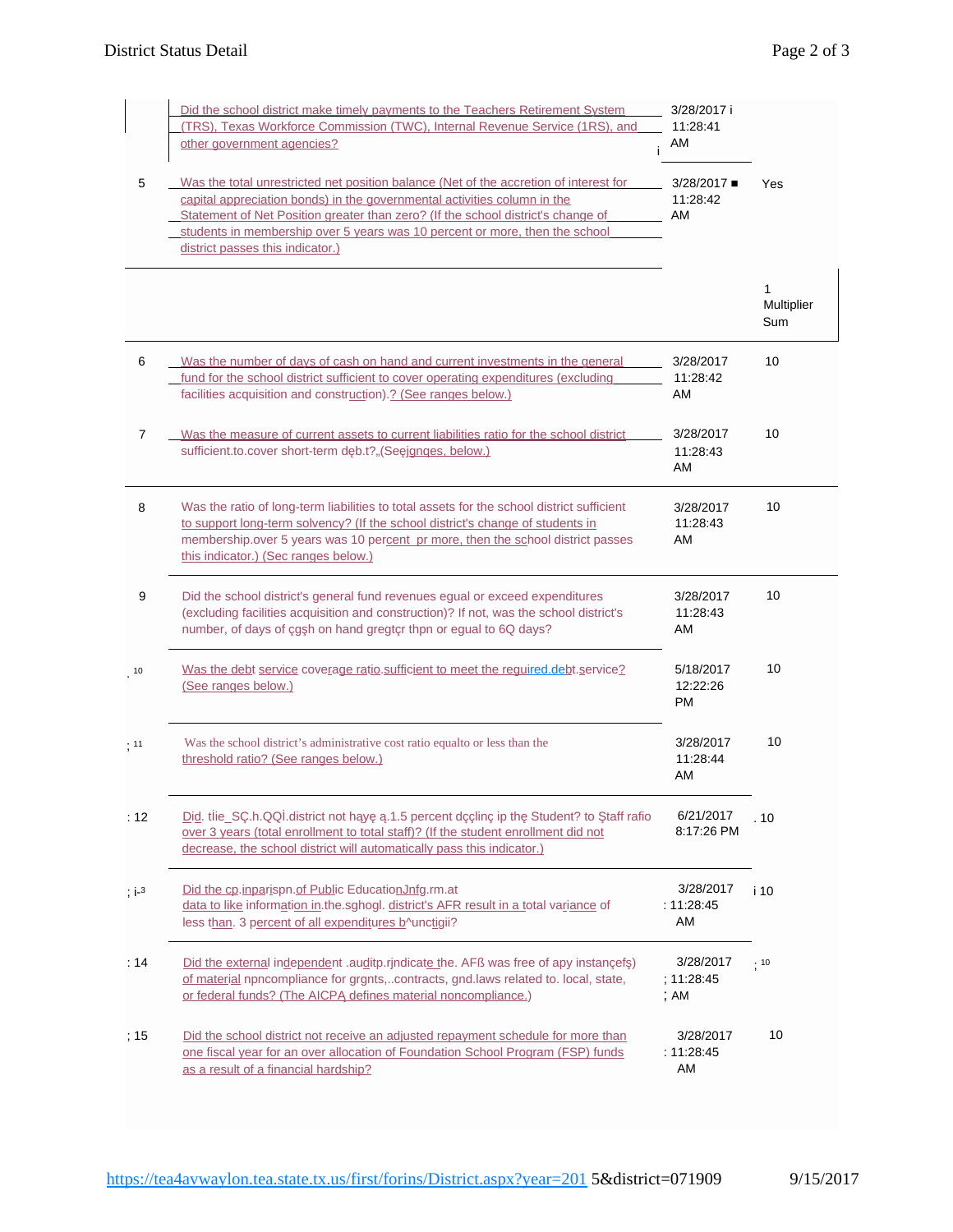$1.00$ Weighted

 $\mathbf{L}$ Multiplier Stim

100 Score

## DETERMINATION OF RATING

A. Dic the district answer 'No' lo Indicatons 1, 3, 4, '5, or 2.A? jf o, the school district's rating is F for : Substandard Achievement regardless of points earned.

B. Determine the rating by the applicable number of points, (indicators 6-15)

| A-Superior                  | i 90 100 |
|-----------------------------|----------|
| 3 ~ Above .Standard         | 8089     |
| $C = Meets$ Standard        | 60-79    |
| F - Substandard Achievement | <60      |

No Kating - A school district receiving territory that anexes with a school district ordered by the commissioner under TEC 13.054, or consolidation under Subchapter H, Chapter 41. No rating will be issued for the .school district receiving territory until the third year after the annexation/consolidation.

Home Page: EinanciaL.Asceuntability I Send comments or suggestions to EinansialAsseuntability@tea.texas.19% THE TEXAS EDUCATION AGENCY 17 0 1 NORTH CONGRESS AVENUE AUSTIN, TEXAS, 78701 • (51 2) /5 63-9734 

https://tea4avwaylon.tea.state.tx.us/first/forms/District.aspx?year=2015&district=071909 9/15/2017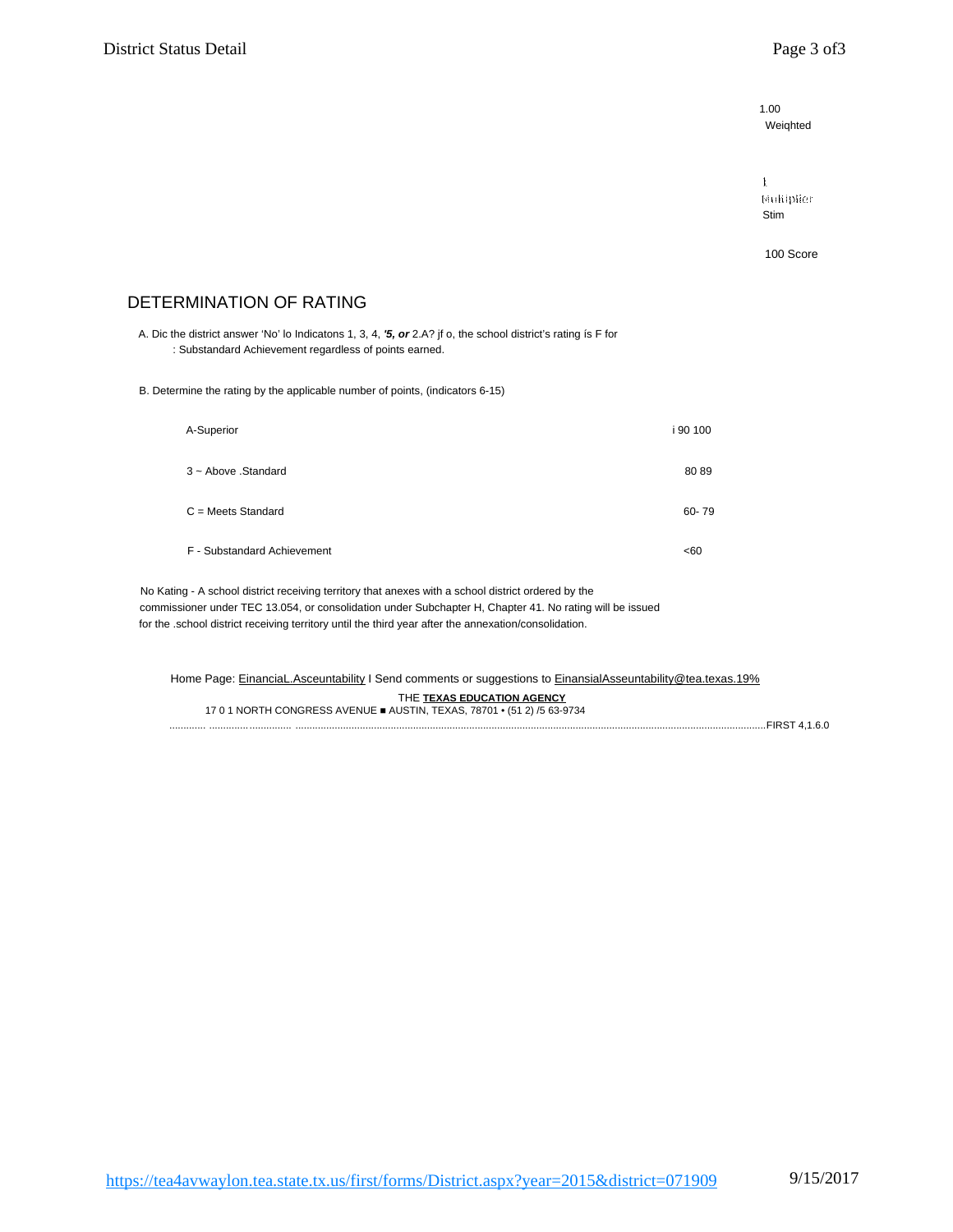# **School FIRST Annual Financial Management Report**

#### **SOCORRO INDEPENDENT SCHOOL DISTRICT**

Title 19 Texas Administrative Code Chapter 109, Budgeting, Accounting, and Auditing Subchapter AA, Commissioner's Rules Concerning Financial Accountability Rating System, Section 109.1001(0). Effective 8/6/2015. The template has been established to help the districts in gathering their data and presenting it at their School FIRST hearing. The template may not be all inclusive.

### **Superintendent's Current Employment Contract**

A copy of the superintendent's current employment contract at the time of the School FIRST hearing is to be provided. In lieu of publication in the annual School FIRST financial management report, the school district may chose to publish the superintendent's employment contract on the school district's Internet site.

If published on the Internet, the contract is to remain accessible for twelve months.

#### **Reimbursements Received by the Superintendent and Board Members**

| For the Twelve-Month Period   |                |            |            |            |            |            |            |            |
|-------------------------------|----------------|------------|------------|------------|------------|------------|------------|------------|
| Ended June 30, 2016           |                | Board      | Board      | Board      | Board      | Board      | Board      | Board      |
|                               | Superintendent | Member     | Member     | Member     | Member     | Member     | Member     | Member     |
|                               | Dr. Jose       | Antonio    | Gary       | Hector     | Paul       | Cynthia    | Michael    | Angelica   |
| Description of Reimbursements | Espinoza       | Ayub       | Gandara    | Gonzalez   | Guerra     | Najera     | Najera     | Rodriguez  |
| Meals                         | 786.39         | 466.00     | 721.00     | 925.00     | 364.00     | 1169.00    | 222.00     | 466.00     |
| Lodging                       | 4497.96        | 1639.69    | 2664.14    | 3314.87    | 1569.52    | 3839.82    | 480.97     | 1569.52    |
| Transportation                | 4112.88        | 886.46     | 1942.37    | 2069.17    | 1108.46    | 2289.85    | 411.49     | 1008.47    |
| Motor Fuel                    |                | 0.00       | 0.00       | 85.02      | 0.00       | 7.29       | 0.00       | 0.00       |
| Other                         | 2195.09        | 974.50     | 1935.00    | 2675.58    | 1289.00    | 2300.39    | 450.00     | 1368.23    |
| Total                         | \$11,592.32    | \$3,966.65 | \$7,262.51 | \$9,069.64 | \$4,330.98 | \$9,606.35 | \$1,564.46 | \$4,412.22 |

All "reimbursements" expenses, regardless of the manner of payment, including direct pay,

credit card, cash, and purchase order are to be reported. Items to be reported per category include:

Meats - Meals consumed out of town, and in-district meals at area restaurants (outside of board meetings, excludes catered board

meeting meals).

Lodging - Hotel charges.

Transportation - Airfare, car rental (can include fuel on rental, taxis, mileage reimbursements, leased cars, parking and tolls).

Motor fuel - Gasoline.

Other: - Registration fees, telephone/cell phone, internet service, fax machine, and other

reimbursements (or on-behalf of) to the superintendent and board member not defined above.